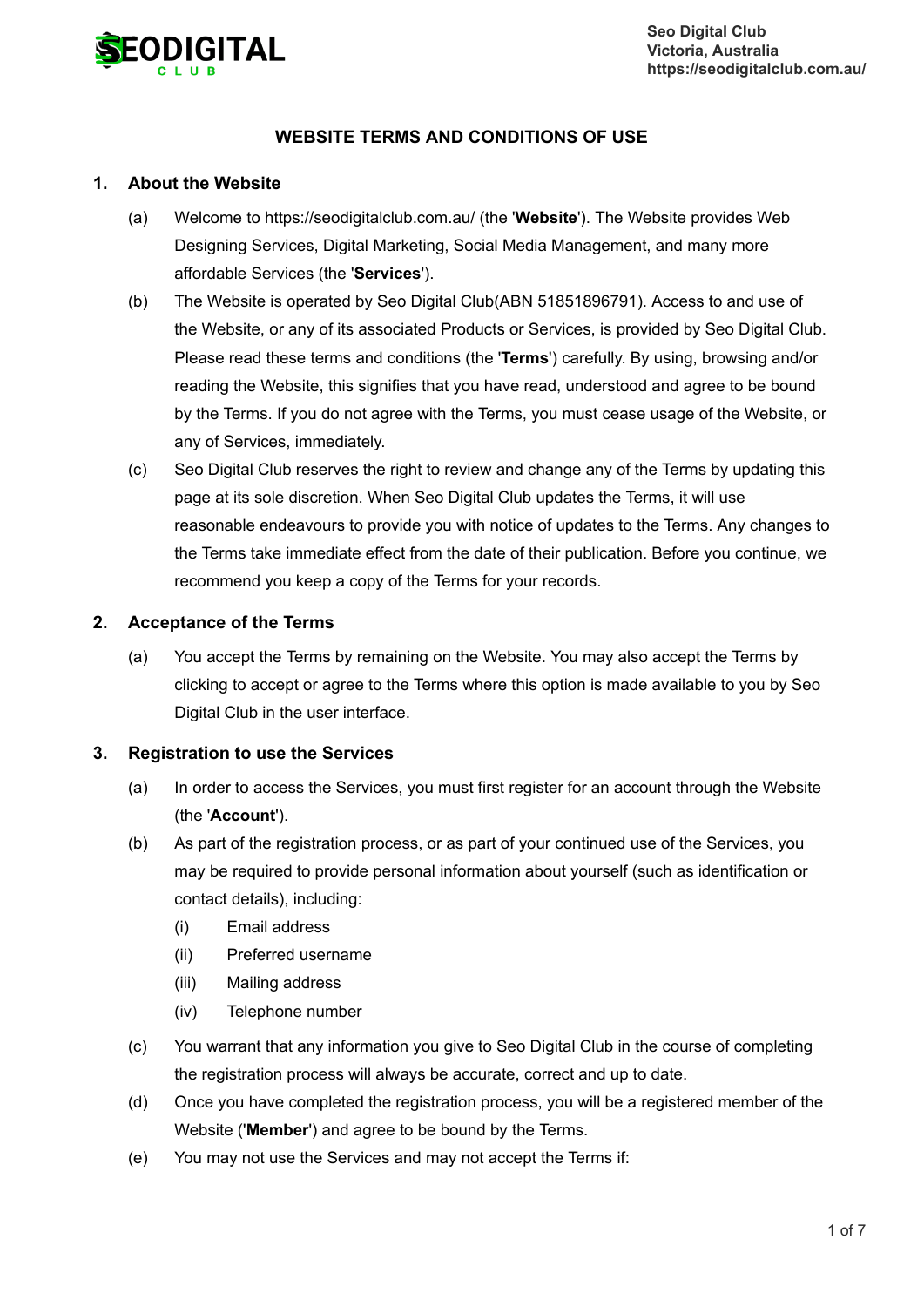

- (i) you are not of legal age to form a binding contract with Seo Digital Club; or
- (ii) you are a person barred from receiving the Services under the laws of Australia or other countries including the country in which you are resident or from which you use the Services.

### **4. Your obligations as a Member**

- (a) As a Member, you agree to comply with the following:
	- (i) you will use the Services only for purposes that are permitted by:
		- (A) the Terms; and
		- (B) any applicable law, regulation or generally accepted practices or guidelines in the relevant jurisdictions:
	- (ii) you have the sole responsibility for protecting the confidentiality of your password and/or email address. Use of your password by any other person may result in the immediate cancellation of the Services;
	- (iii) any use of your registration information by any other person, or third parties, is strictly prohibited. You agree to immediately notify Seo Digital Club of any unauthorised use of your password or email address or any breach of security of which you have become aware;
	- (iv) access and use of the Website is limited, non-transferable and allows for the sole use of the Website by you for the purposes of Seo Digital Club providing the Services;
	- (v) you will not use the Services or the Website in connection with any commercial endeavours except those that are specifically endorsed or approved by the management of Seo Digital Club;
	- (vi) you will not use the Services or Website for any illegal and/or unauthorised use which includes collecting email addresses of Members by electronic or other means for the purpose of sending unsolicited email or unauthorised framing of or linking to the Website;
	- (vii) you agree that commercial advertisements, affiliate links, and other forms of solicitation may be removed from the Website without notice and may result in termination of the Services. Appropriate legal action will be taken by Seo Digital Club for any illegal or unauthorised use of the Website; and
	- (viii) you acknowledge and agree that any automated use of the Website or its Services is prohibited.

# **5. Payment**

(a) Where the option is given to you, you may make payment for the Services (the ' Services Fee') by way of: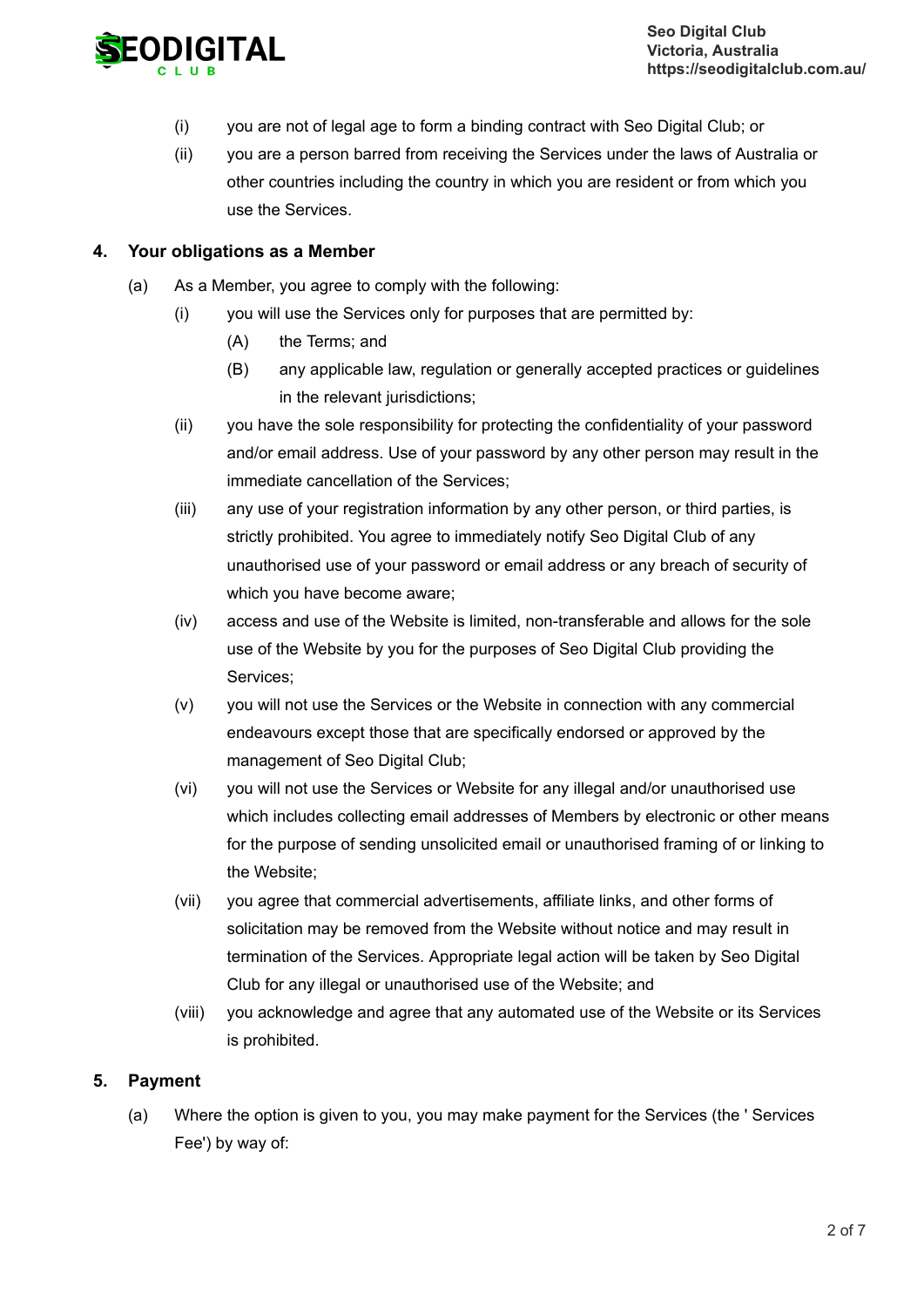

- (i) Electronic funds transfer ('**EFT**') into our nominated bank account
- (ii) Credit Card Payment ('**Credit Card**')
- (iii) Afterpay
- (b) All payments made in the course of your use of the Services are made using Stripe. In using the Website, the Services or when making any payment in relation to your use of the Services, you warrant that you have read, understood and agree to be bound by the Stripe terms and conditions which are available on their website.
- (c) You acknowledge and agree that where a request for the payment of the Services Fee is returned or denied, for whatever reason, by your financial institution or is unpaid by you for any other reason, then you are liable for any costs, including banking fees and charges, associated with the Services Fee.
- (d) You agree and acknowledge that Seo Digital Club can vary the Services Fee at any time.

## **6. Refund Policy**

Seo Digital Club will only provide you with a refund of the Services Fee in the event they are unable to continue to provide the Services or if the manager of Seo Digital Club makes a decision, at its absolute discretion, that it is reasonable to do so under the circumstances (the '**Refund**').

### **7. Copyright and Intellectual Property**

- (a) The Website, the Services and all of the related products of Seo Digital Club are subject to copyright. The material on the Website is protected by copyright under the laws of Australia and through international treaties. Unless otherwise indicated, all rights (including copyright) in the Services and compilation of the Website (including but not limited to text, graphics, logos, button icons, video images, audio clips, Website code, scripts, design elements and interactive features) or the Services are owned or controlled for these purposes, and are reserved by Seo Digital Club or its contributors.
- (b) All trademarks, service marks and trade names are owned, registered and/or licensed by Seo Digital Club, who grants to you a worldwide, non-exclusive, royalty-free, revocable license whilst you are a Member to:
	- (i) use the Website pursuant to the Terms;
	- (ii) copy and store the Website and the material contained in the Website in your device's cache memory; and
	- (iii) print pages from the Website for your own personal and non-commercial use.

Seo Digital Club does not grant you any other rights whatsoever in relation to the Website or the Services. All other rights are expressly reserved by Seo Digital Club.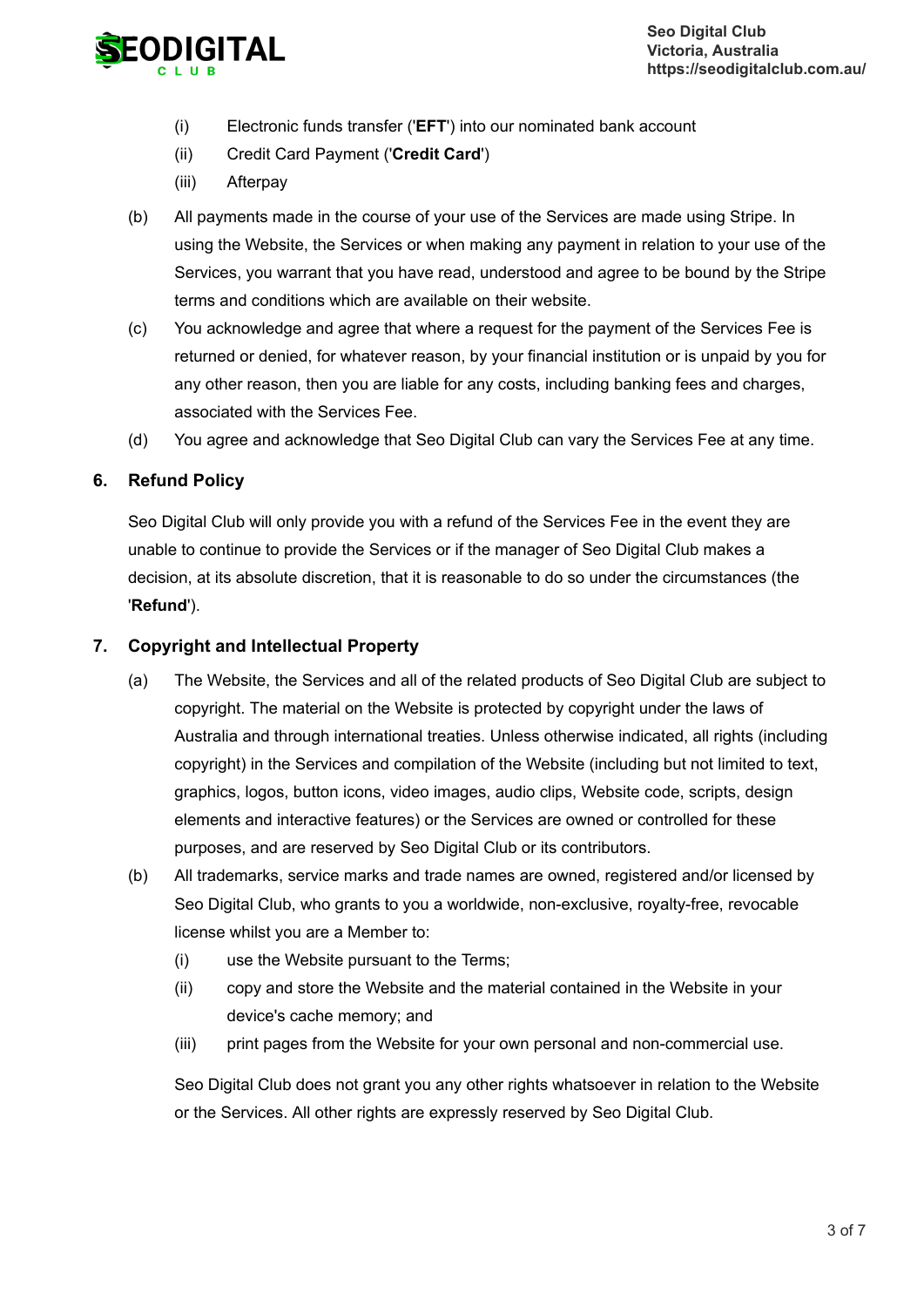

- $(c)$ Seo Digital Club retains all rights, title and interest in and to the Website and all related Services. Nothing you do on or in relation to the Website will transfer any:
	- (i) business name, trading name, domain name, trade mark, industrial design, patent, registered design or copyright, or
	- (ii) a right to use or exploit a business name, trading name, domain name, trade mark or industrial design, or
	- (iii) a thing, system or process that is the subject of a patent, registered design or copyright (or an adaptation or modification of such a thing, system or process),

to you.

(d) You may not, without the prior written permission of Seo Digital Club and the permission of any other relevant rights owners: broadcast, republish, up-load to a third party, transmit, post, distribute, show or play in public, adapt or change in any way the Services or third party Services for any purpose, unless otherwise provided by these Terms. This prohibition does not extend to materials on the Website, which are freely available for re-use or are in the public domain.

## **8. Privacy**

(a) Seo Digital Club takes your privacy seriously and any information provided through your use of the Website and/or Services are subject to Seo Digital Club's Privacy Policy, which is available on the Website.

# **9. General Disclaimer**

- (a) Nothing in the Terms limits or excludes any guarantees, warranties, representations or conditions implied or imposed by law, including the Australian Consumer Law (or any liability under them) which by law may not be limited or excluded.
- (b) Subject to this clause, and to the extent permitted by law:
	- (i) all terms, guarantees, warranties, representations or conditions which are not expressly stated in the Terms are excluded; and
	- (ii) Seo Digital Club will not be liable for any special, indirect or consequential loss or damage (unless such loss or damage is reasonably foreseeable resulting from our failure to meet an applicable Consumer Guarantee), loss of profit or opportunity, or damage to goodwill arising out of or in connection with the Services or these Terms (including as a result of not being able to use the Services or the late supply of the Services), whether at common law, under contract, tort (including negligence), in equity, pursuant to statute or otherwise.
- (c) Use of the Website and the Services is at your own risk. Everything on the Website and the Services is provided to you "as is" and "as available" without warranty or condition of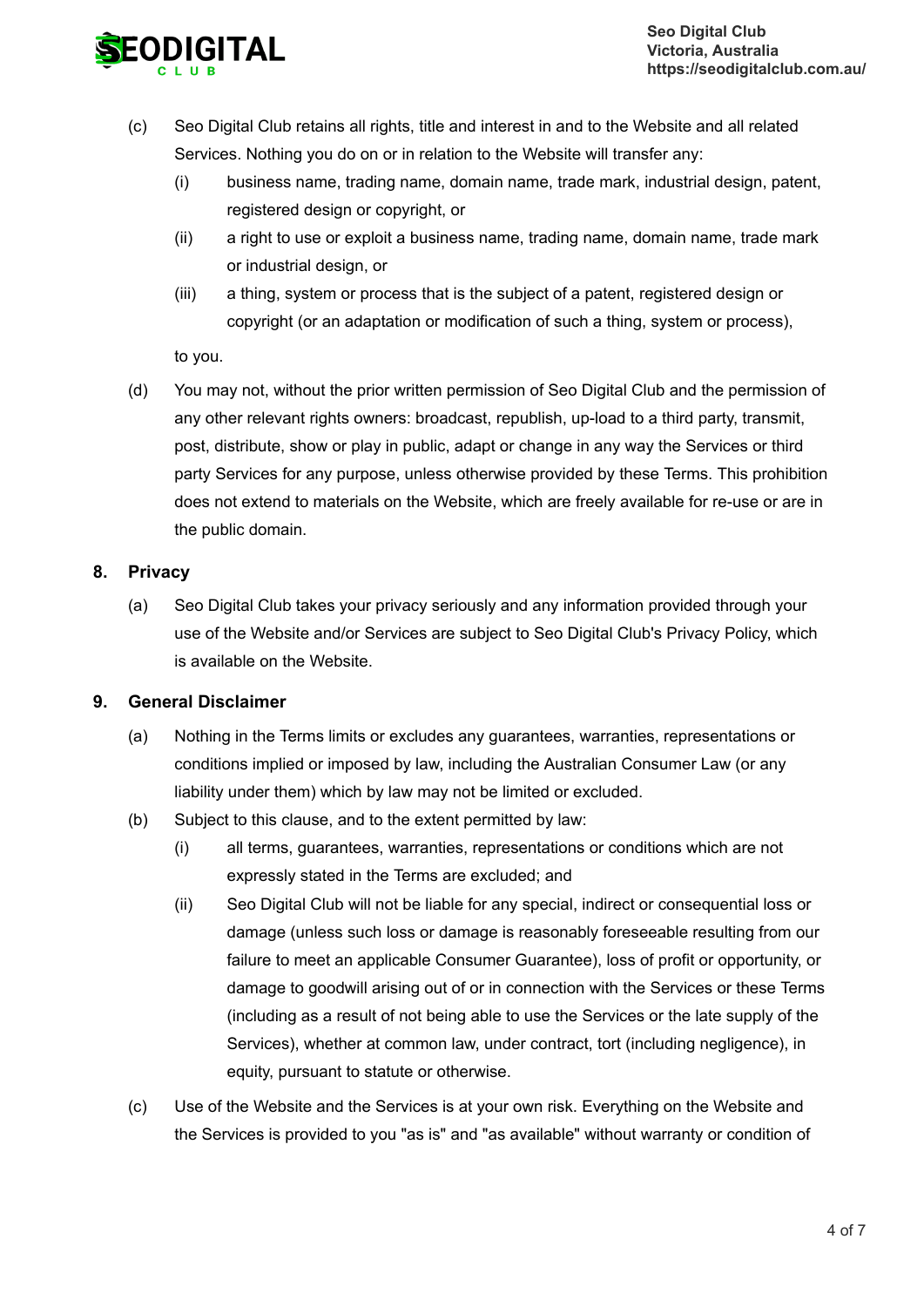

any kind. None of the affiliates, directors, officers, employees, agents, contributors and licensors of Seo Digital Club make any express or implied representation or warranty about the Services or any products or Services (including the products or Services of Seo Digital Club) referred to on the Website. This includes (but is not restricted to) loss or damage you might suffer as a result of any of the following:

- (i) failure of performance, error, omission, interruption, deletion, defect, failure to correct defects, delay in operation or transmission, computer virus or other harmful component, loss of data, communication line failure, unlawful third party conduct, or theft, destruction, alteration or unauthorised access to records;
- (ii) the accuracy, suitability or currency of any information on the Website, the Services, or any of its Services related products (including third party material and advertisements on the Website);
- (iii) costs incurred as a result of you using the Website, the Services or any of the products of Seo Digital Club; and
- (iv) the Services or operation in respect to links which are provided for your convenience.

# **10. Limitation of liability**

- (a) Seo Digital Club's total liability arising out of or in connection with the Services or these Terms, however arising, including under contract, tort (including negligence), in equity, under statute or otherwise, will not exceed the resupply of the Services to you.
- (b) You expressly understand and agree that Seo Digital Club, its affiliates, employees, agents, contributors and licensors shall not be liable to you for any direct, indirect, incidental, special consequential or exemplary damages which may be incurred by you, however caused and under any theory of liability. This shall include, but is not limited to, any loss of profit (whether incurred directly or indirectly), any loss of goodwill or business reputation and any other intangible loss.

# **11. Termination of Contract**

- (a) The Terms will continue to apply until terminated by either you or by Seo Digital Club as set out below.
- (b) If you want to terminate the Terms, you may do so by:
	- (i) providing Seo Digital Club with 90 days' notice of your intention to terminate; and
	- (ii) closing your accounts for all of the services which you use, where Seo Digital Club has made this option available to you.

Your notice should be sent, in writing, to Seo Digital Club via the 'Contact Us' link on our homepage.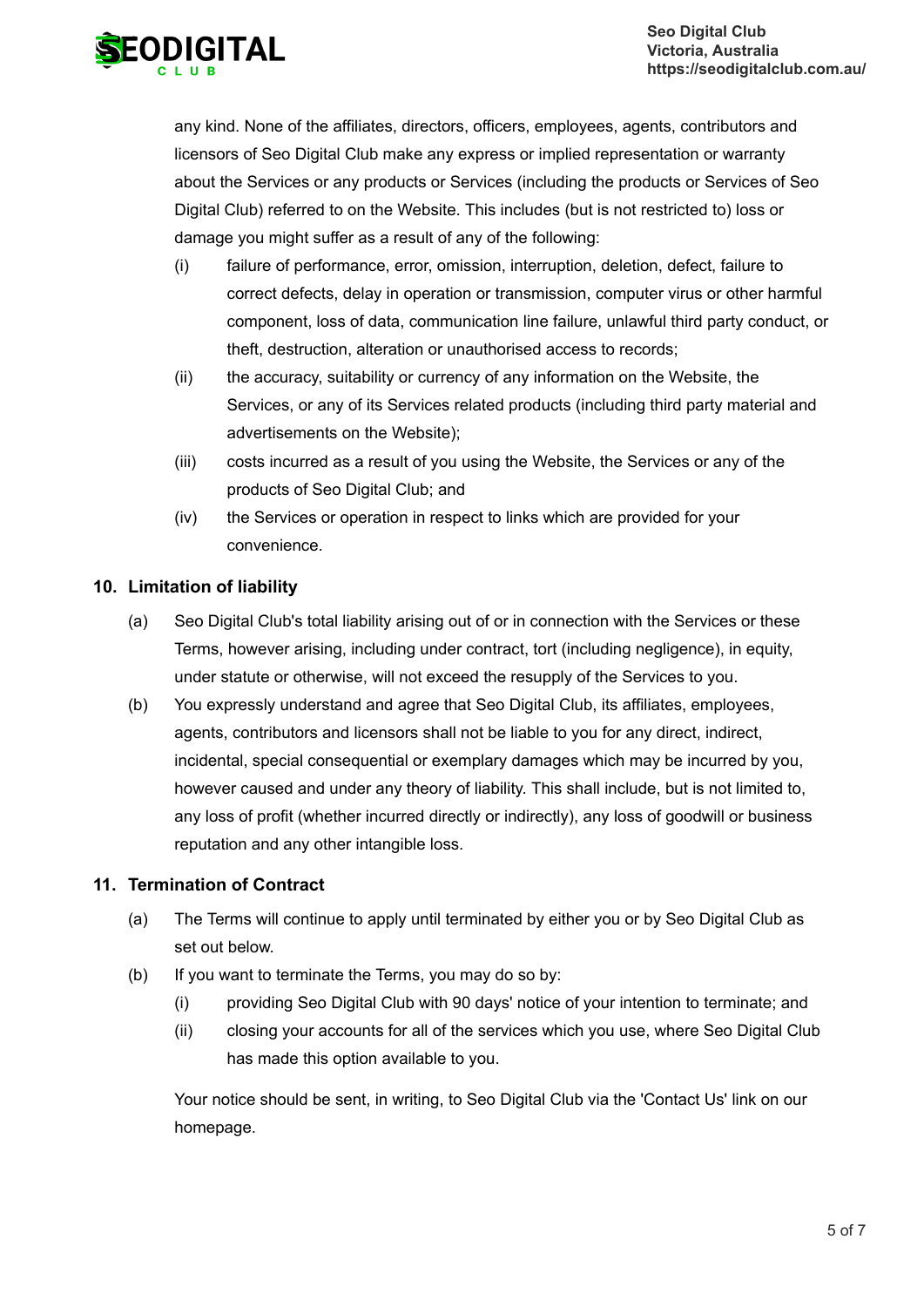

- (c) Seo Digital Club may at any time, terminate the Terms with you if:
	- (i) you have breached any provision of the Terms or intend to breach any provision;
	- (ii) Seo Digital Club is required to do so by law;
	- (iii) the provision of the Services to you by Seo Digital Club is, in the opinion of Seo Digital Club, no longer commercially viable.
- (d) Subject to local applicable laws, Seo Digital Club reserves the right to discontinue or cancel your membership at any time and may suspend or deny, in its sole discretion, your access to all or any portion of the Website or the Services without notice if you breach any provision of the Terms or any applicable law or if your conduct impacts Seo Digital Club's name or reputation or violates the rights of those of another party.

# **12. Indemnity**

- (a) You agree to indemnify Seo Digital Club, its affiliates, employees, agents, contributors, third party content providers and licensors from and against:
	- (i) all actions, suits, claims, demands, liabilities, costs, expenses, loss and damage (including legal fees on a full indemnity basis) incurred, suffered or arising out of or in connection with your content;
	- (ii) any direct or indirect consequences of you accessing, using or transacting on the Website or attempts to do so; and/or
	- (iii) any breach of the Terms.

# **13. Dispute Resolution**

#### (a) **Compulsory:**

If a dispute arises out of or relates to the Terms, either party may not commence any Tribunal or Court proceedings in relation to the dispute, unless the following clauses have been complied with (except where urgent interlocutory relief is sought).

(b) **Notice:**

> A party to the Terms claiming a dispute ('**Dispute**') has arisen under the Terms, must give written notice to the other party detailing the nature of the dispute, the desired outcome and the action required to settle the Dispute.

(c) **Resolution:**

> On receipt of that notice (**'Notice**') by that other party, the parties to the Terms ('**Parties**') must:

(i) Within 15 days of the Notice endeavour in good faith to resolve the Dispute expeditiously by negotiation or such other means upon which they may mutually agree;